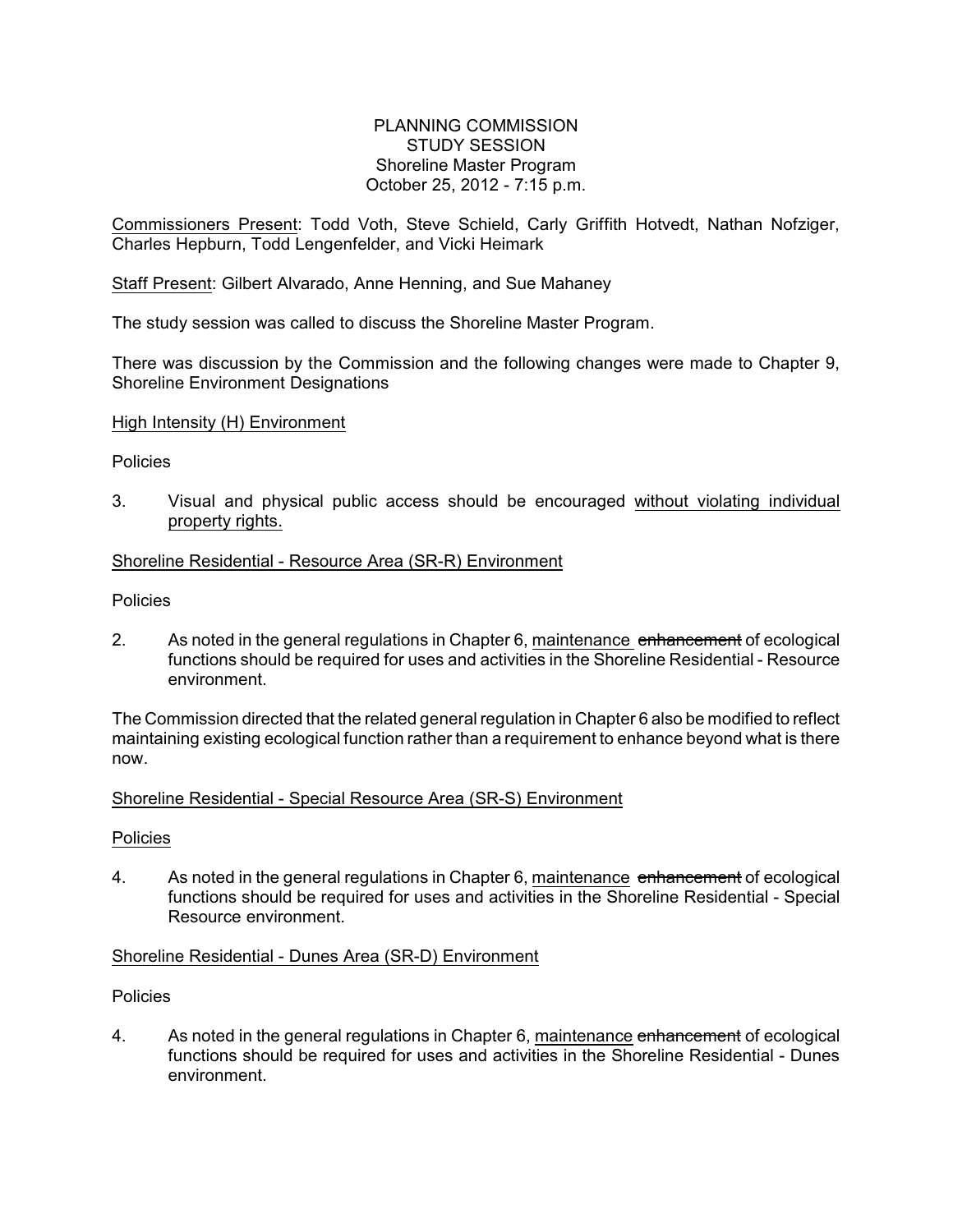## Water-Oriented Parks and Public Facilities (W) Environment

#### **Policies**

5. As noted in the general regulations in Chapter 6, maintenance enhancement of ecological functions should be required for uses and activities in the Water-Oriented Parks and Public Facilities environment.

### Natural (N) Environment

Policies

2. Limited access should be permitted for scientific, historical, cultural, educational, and lowintensity recreational purposes, provided that any no significant adverse impact on the area will be mitigated result.

The Commission discussed that there is an existing railroad line through areas designated Natural. There is interest within the community to have the rail line abandoned and replaced with a trail. Since this is a more compatible use, there should be a policy in the Shoreline Master Program to support this change in use.

# **City of Moses Lake Shoreline Environment Designation Map**

There was discussion by the Commission on some of the designations in Reaches 21 and 22, and staff will look into the areas of concern.

## **Shoreline Environment Use & Activity Chart**

Boat launch ramps, footnote 2 - It was noted that there are already sufficient public boat launches to be less than a 10 minute drive, so additional launches would not be needed. Therefore, this footnote can be deleted.

Boat Lifts, private - under Shoreline Residential - Special Resource Area (SR-S) - change prohibited to permitted.

Docks - Private residential docks - under Shoreline Residential - Special Resource (SR-S) - change prohibited to permitted and remove footnote 5. For Shoreline Residential - Dunes (SR-D) - change prohibited to planned development.

Residential subdivision (subject to regulations in Chapter 6) - under Shoreline Residential - Special Resource Area (SR-S) - and Shoreline Residential - Resource Area (SR-R) - change conditional use permit and planned development to permitted.

Signs (subject to regulations in Chapter 6) - Highway, public information, and temporary discussion on exactly what this would regulate and staff will look into the issue.

### **Shoreline Environment Requirements: Development Standards and Specific Shoreline Development Regulations Chart**

There was discussion about what a "water-related boating facility" might be. Staff was directed to determine whether this was applicable to Moses Lake, and delete it if it was not.